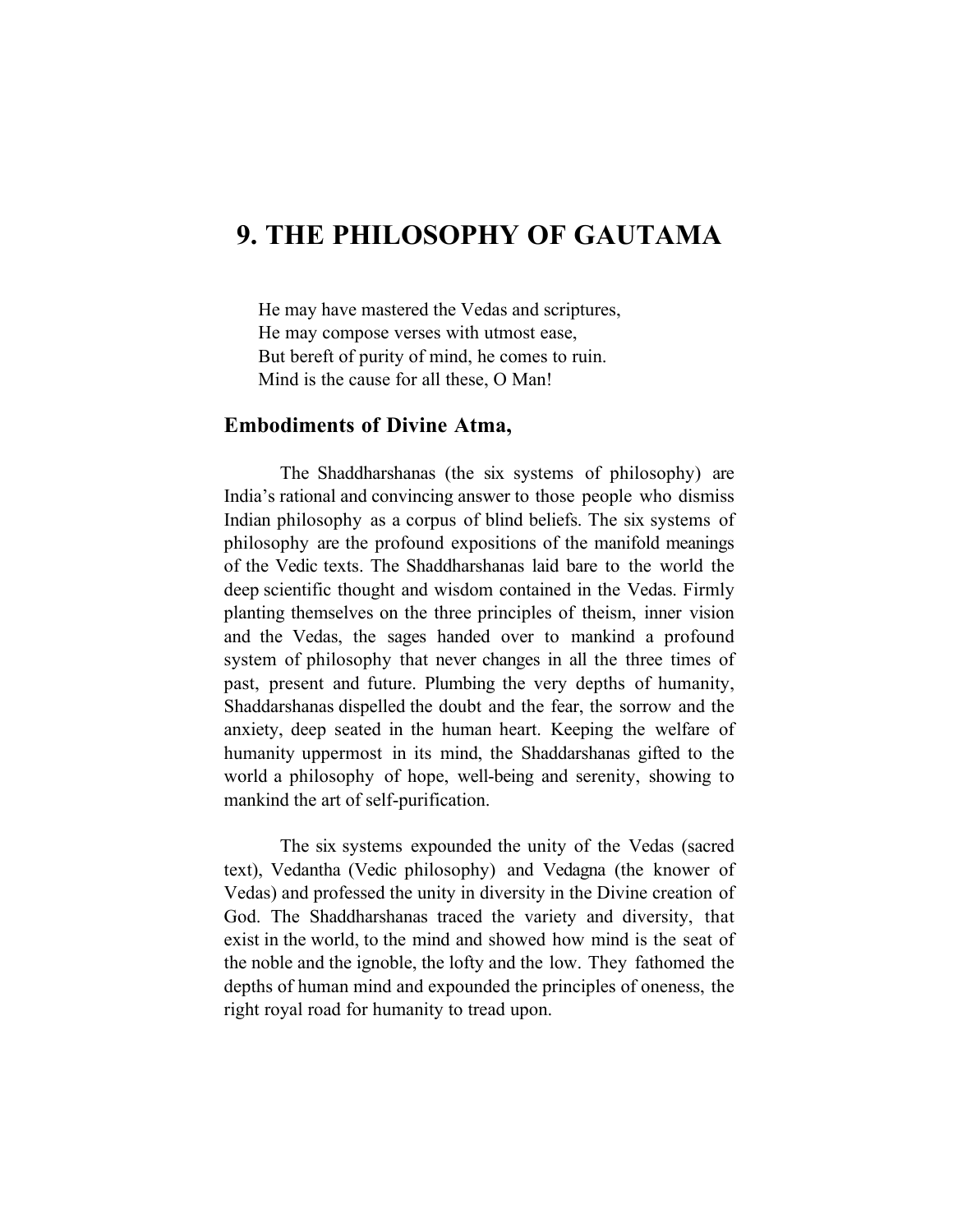#### NYAYA PHILOSOPHY:

The author of Nyaya philosophy is sage Gautama, and the principles expounded by him are known as 'Gautama Sutras.' The great sages of India envisioned great truths, by transcending the domain of the mind. They made gigantic leaps from one mind to another, the supermind, the higher mind, the illuminated mind and the overmind and ultimately found themselves face to face with 'Reality.' The so-called scientists of today, rooted in their ordinary mind, fail to understand the sublime Divine truths envisioned by the Indian sages. As though, that were not enough, the scientists of today pride themselves, boasting that they have discovered facts and things which the sages had failed to discover.

#### ANCIENT SAGES VERSUS MODERN SCIENTISTS:

The discoveries made by the modern scientists are in the realms of matter (Padartha) whereas the sages of ancient India explored the region of the Spirit (pararha). The scientists are feeding greedily on what was dismissed as trash by our great sages of the past. The narrow-minded scientists do not bring themselves to believe in the great discoveries made by our ancestors. Whether they believe or not, the truths discovered by the wise ancestors stand as eternal verities. It is not science which is anti-God; it is the scientists who are anti-God.

Students should probe into the matter and find out what is Truth and what is falsehood. They should realise that it is some narrow-minded scientists who emerged as anti-God. The glowworm that glows in the darkness claims that there is none brighter than it. The light of the glow-worm pales into insignificance in the presence of the blazing light of the Sun. The half-baked knowledge obtained by the scientists similarly pales into insignificance in the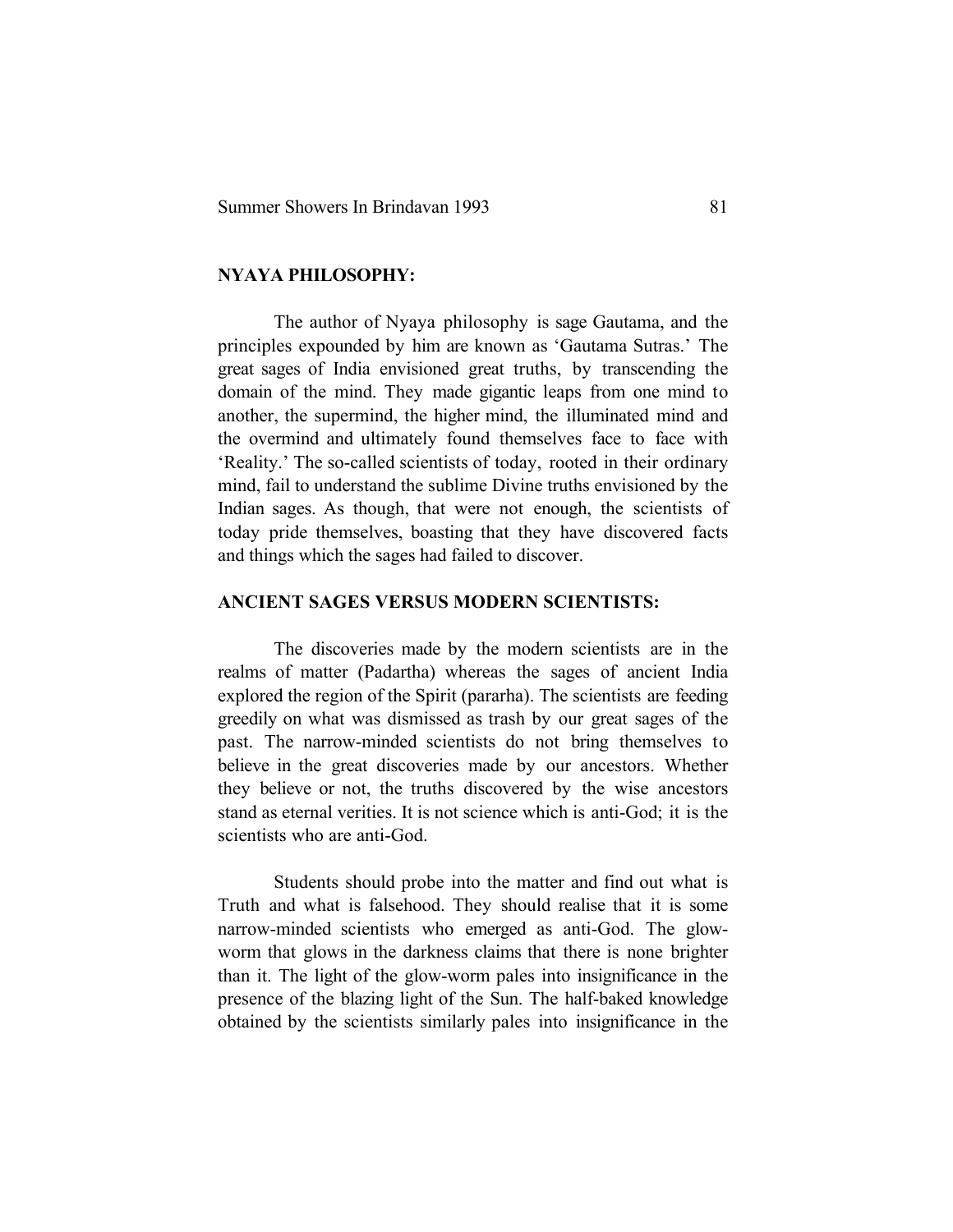presence of the splendrous wisdom of our ancients. The scientists of today are shining like the glow-worms while our ancient sages shone like the mighty sun itself.

It is sheer ignorance on the part of the scientists to be carried away by the proof furnished by the senses. The scientists should enquire and investigate into their hearts, instead of mechanically probing into machines. Investigation into the heart is far superior to the investigation into the machine. Today man pins his faith on machines which are highly unreliable. Take for example, the computers. There is nothing unique about the computers since they only produce whatever they are fed upon. A flaw in the mechanism will prove disastrous. There are many instances of the wrong results produced by the computers due to the faulty feeding. We hear of computer results which change a pass into a failure and failure into a pass. Hence the proof furnished by the machines is inadequate and highly undependable. But the boy who wrote the examination derives inspiration from his heart, and knows at heart about his excellent performance in the examinations. The heart is the proof of one's performance. Hence the most dependable proof is the proof furnished by the heart.

## THE PROOF OF THE HEART:

The heart is also the seat and foundation of justice. Thanks to the greed of man, people of today overturn the very base of justice, by turning justice into injustice and vice versa. Today the courts are not the seats of justice, it is only the human heart which is the seat of justice. All religions uphold the supremacy of justice. Hazrat Mohammed, the prophet of Islam, laid down stern punishment for crimes committed by the people. The punishment which he prescribed for a crime was a hundred lashes. Once, it was found that his own son had committed a crime and Hazrat Mohammed bowing to the inexorable law of justice, sentenced his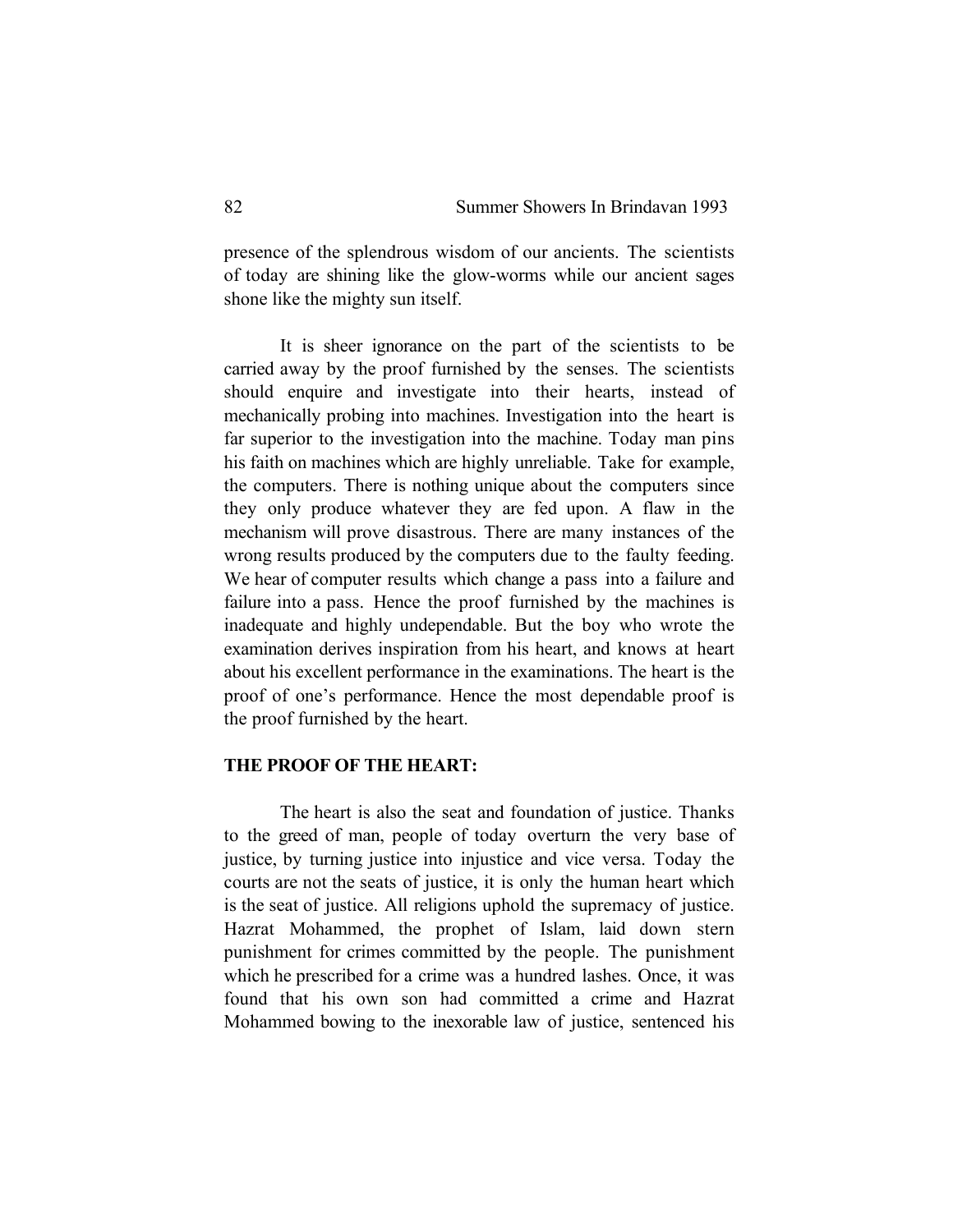own son to a hundred lashes. His son gave up his body at the fiftieth stroke delivered by the whip. When the executors asked Hazrat Mohammed what should they do about the rest of the fifty lashes, he ordered them to deliver the strokes on the tomb of his dead son. See Hazrat Mohammed's tenacious adherence to justice, which transcended the barriers of 'mine' and 'thine'! How sacred! How sublime! But, the law courts today, said to be the seats of justice, flagrantly flout all codes of justice by favouring its own people. People explore the intricacies of law to extricate their own kith and kin from due punishment. It is no justice if it is besmirched by meanness and narrow-mindedness. Sage Gautama expounded the supreme law of justice.

The six systems of philosophy are Nyaya, Vaisheshika, Samkhya, Yoga, Poorva Mimamsa and Uttara Mimamsa. The Nyaya philosophy forms the basis and the very life breath of the remaining systems of philosophy. This philosophy grasped the noble virtues of compassion, harmony and unity and declared that humans alone can enjoy bliss and freedom. The philosophy of this system is based on certain pramanas which facilitate the understanding of certain truths. The word pramana advocates the need for a measure as a precondition for probing into truth. In the word 'Pramana' (measure) 'Pra' means before and 'Mana' means measure. Measure/standard is most necessary to assess quality and quantity of matter, knowledge, ignorance, wisdom etc. The Nyaya philosophy advocates the four proofs which enable us to understand things in their reality. The four proofs are Prathyaksha Pramana (direct proof), Anumana Pramana (inference), Upamana Pramana (comparison), Shabdha Pramana (testimony of sound). This divine system of Nyaya, with the help of the four proofs it propounded, dispels the doubt and fear that lurks in man and demonstrates the existence of Divinity. It lays bare the excellences of mankind and shows us how man may sanctify himself.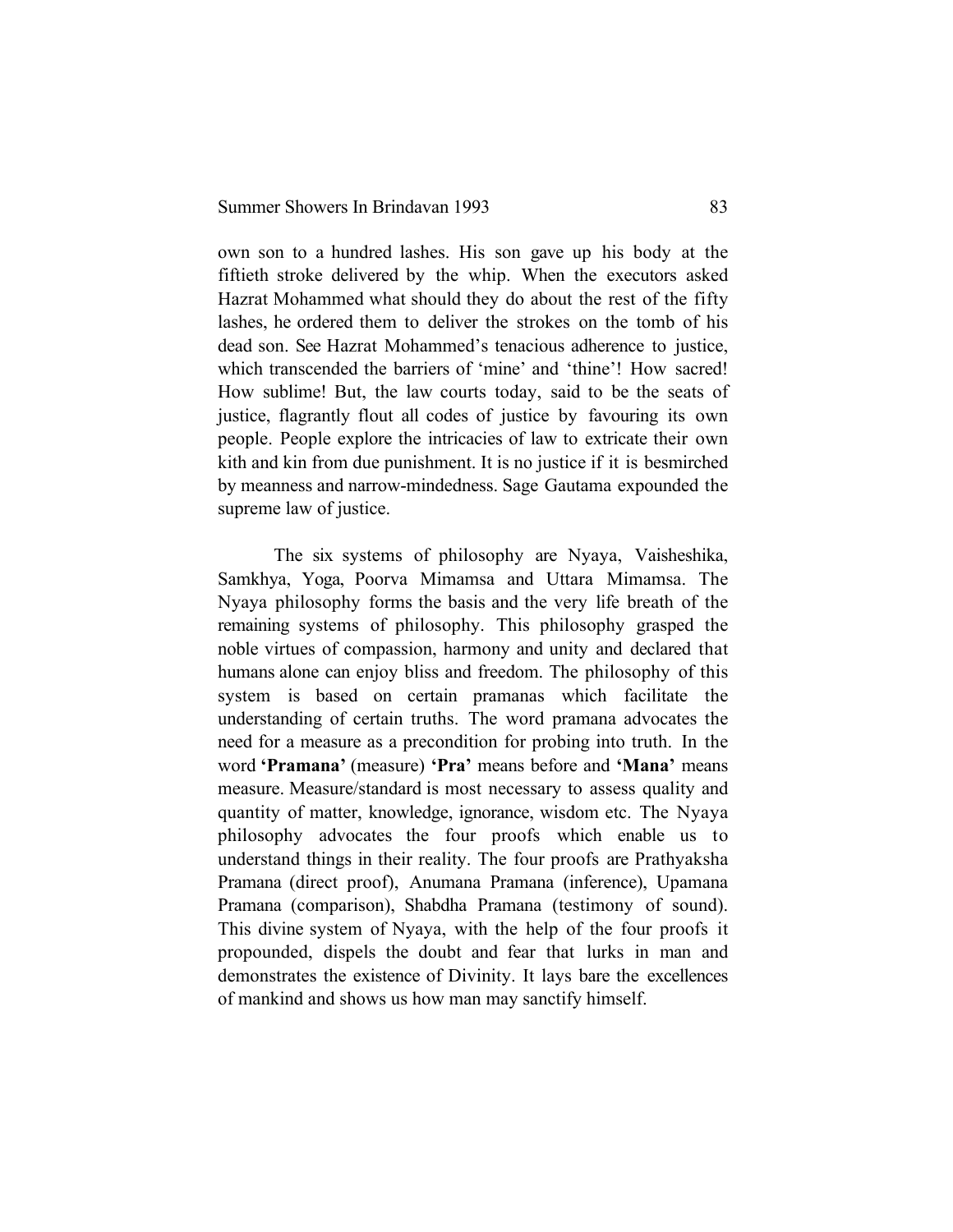## PRATYAKSHA PRAMANA:

The Nyaya philosophy brings out the fallibility of the proof based on direct perception by the senses. The proof offered by sense perception is not dependable. The eye that sees, the ear that hears, the tongue that tastes and the nose that inhales, testify to the truth as long as the sense organs are healthy. But a diseased tongue and a jaundiced eye do not offer the real truth. The diseased tongue afflicted by malaria, tastes everything as bitter, jaundiced eye sees everything as yellow. The Nyaya philosophy also advocates the Nyaya mimamsa. The word 'mimamsa' shows the finality of things. For example, ghee is the finality of milk. Milk, when curdled and churned, brings out butter; and butter, when heated, brings out ghee. The Nyaya philosophy brings out the flaws of the proof offered by direct perception, whereas Nyaya mimamsa shows us how deep investigation and enquiry is ultimately rewarding. Through the proof of Nisakarsha (finality), it shows us, how deep investigation, unravels the ultimate truth. Though curd, butter and ghee are not perceptible in the milk to the eyes directly, they are there hidden in milk and surface only when they are subjected to a variety of processes. The Nyaya mimamsa propounds the truth that things reveal themselves when they are exposed to the search light of flawless investigation and enquiry.

Anumana pramana is based on inference. In this Anumana pramana, conclusions are arrived at based on inference. For example, it is inferred from the presence of cranes at a particular area that there must be water too. People infer from the presence of smoke, the existence of fire.

Upamana pramana makes use of similes and metaphors to drive home facts, for example, the principles of Pathibhasika (the apparent), Vyavaharika (empirical) and Paramardhika (transcendental), are explained by comparing these three principles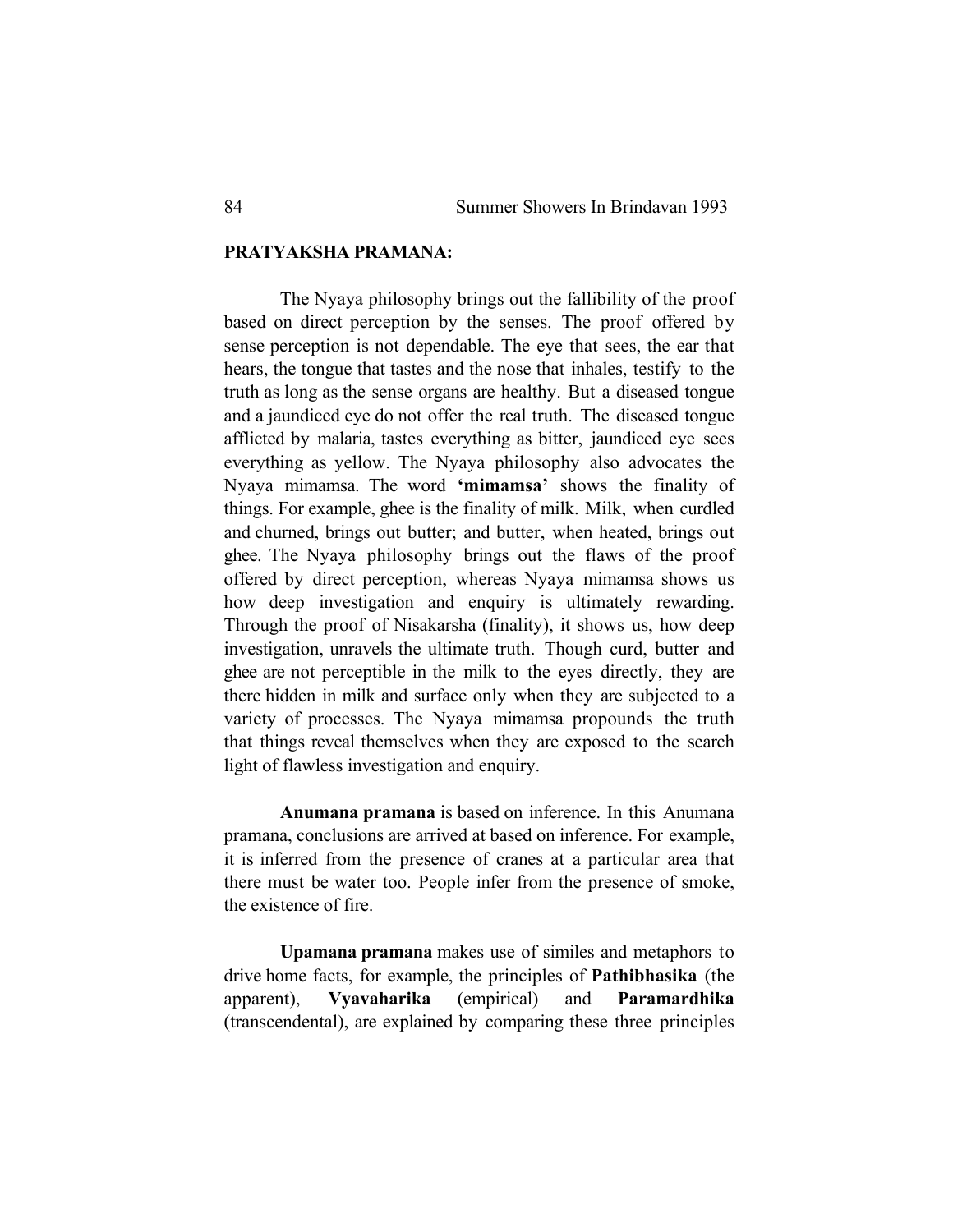to the foam, the wave and the ocean. From the ocean of Paramardhika, arise the waves of Pratibhasika and from the waves of Pratibhasika arises the foam of Vyavaharika. Though the wave and the ocean appear to have different forms, they share the water in common. This comparison is used here to demonstrate the unity amidst diversity.

Shabdapramana (sound) demonstrates the presence of God, by the testimony of sound. The Nyaya philosophy proves the presence of Divinity firmly planting itself on the testimony of the Primordial sound 'AUM.' According to exponents of this philosophy, the primordial sound is Brahman itself; and only a person who has steadied his mind by meditation can experience it. It is said:

- One may master all knowledge, and one's adversaries in argumentation,
- One may be mighty like an elephant and fight a battle to the end.
- One may be an emperor reigning over vast kingdoms.
- One may give the gifts of gold and count the countless stars in the sky.
- One may reach the region of the moon.
- One may master the most intricate yoga.
- But it is impossible to achieve the supreme
	- state of equanimity of mind without controlling
	- the senses and directing the vision inwards.

### SHABDABRAHMAN:

This Shabdabrahman is endowed with Astaiswaryas (opulences): Shabdha Brahmamayi; Charachara mayi; Vang mayi; Parapara mayi; Nityananda mayi; Maya mayi; Jyotir mayi; Sri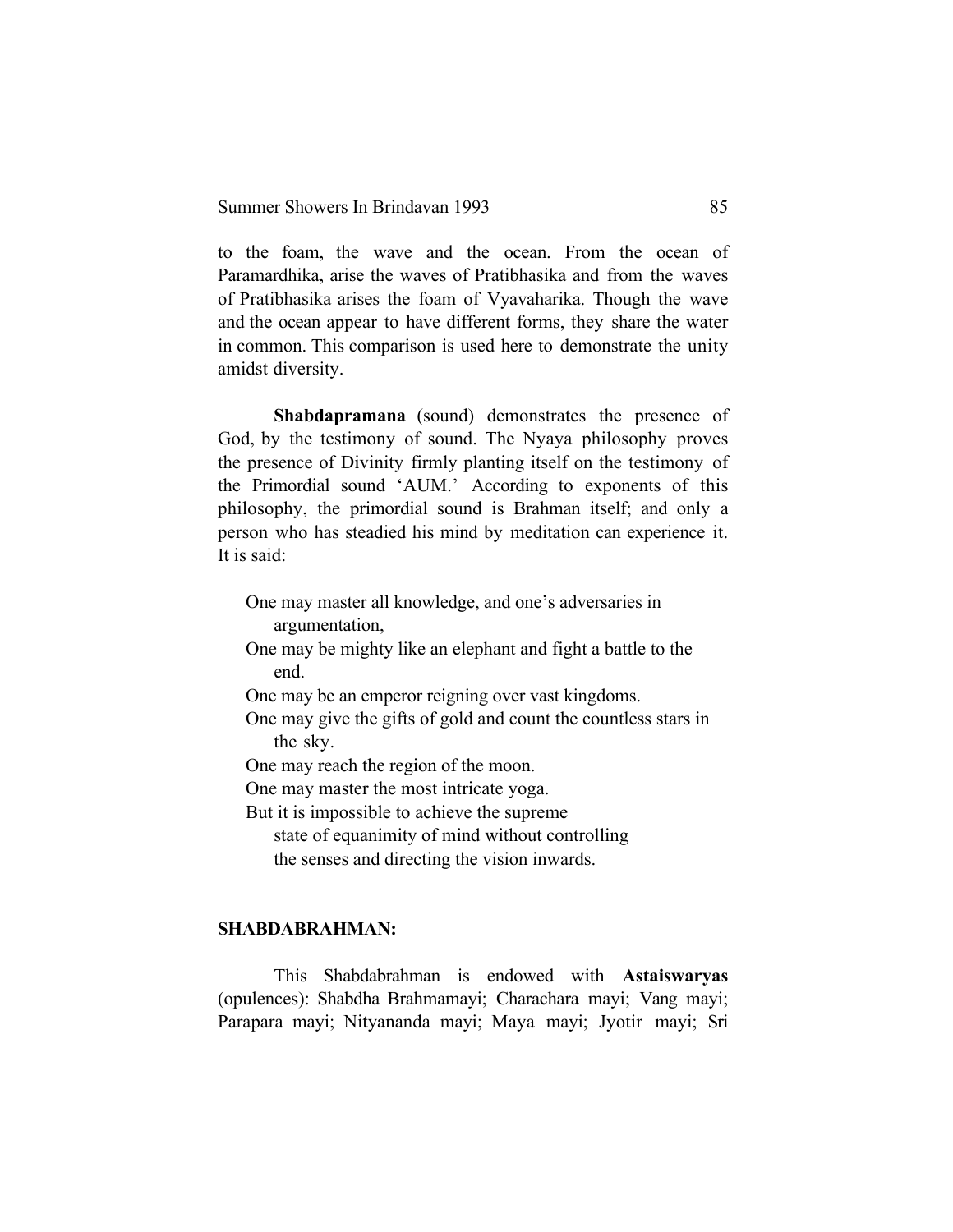mayi; Sounds elicit response. Most of the daily activities are performed based on the testimony of sound. Sound can cause sorrow as well as ecstasy, hope as well as depression. Singing (sankeertana) is a sublime harmony of sound and lifts the people to lofty heights. Once Narada went to Mahavishnu and said "O Lord! I come for your darshan now and then. That is my nature. If I wish to see you immediately where can I contact you?" To this Lord Vishnu replied, "Madh Bhakta, Yatra Gayanthi, Tatra Thistami Narada" (Where my devotees sing my glory, there I install Myself). Vishnu did not say that He would live there. On the other hand, He said that He would firmly install Himself there. Such is the supreme efficacy of Keerthana (singing). Whereas the explosion of bombs shatters our very ear drums, singing on the other hand, blossoms our heart. The Shabdha Pramana is tantamount to Vedic Pramana. Nyaya runs as an undercurrent amongst all these four Pramanas. Hence, it is imperative for us to hear the sacred and divine sounds. So the Nyaya philosophy said, "O Man! Doing your daily tasks in this secular world, yearn for the vision of truth (sathya darshana) and find Him at last by discriminating between the eternal and the ephemeral."

#### SPEECH AND CONSCIENCE:

How can you determine the existence of Truth? We can decide the presence of the Truth by the testimony of Conscience. This conscience has been described as the vibration of the vital Praana. Vaak (speech) arises from this vibration. There is a marked difference between the speech born of mind, and the speech born of a state that transcends the mind. The supreme speech born beyond the region of the mind is termed as Vibration, Conscience and Bhur. The conscience pervades the body and originates from Suvaha. This Suvaha is nothing but Pragna. In Vedic parlance Bhur stands for materialisation (body), Bhuva signifies Vibration (conscience) and Suvaha signifies Radiation. The Rig Veda stems